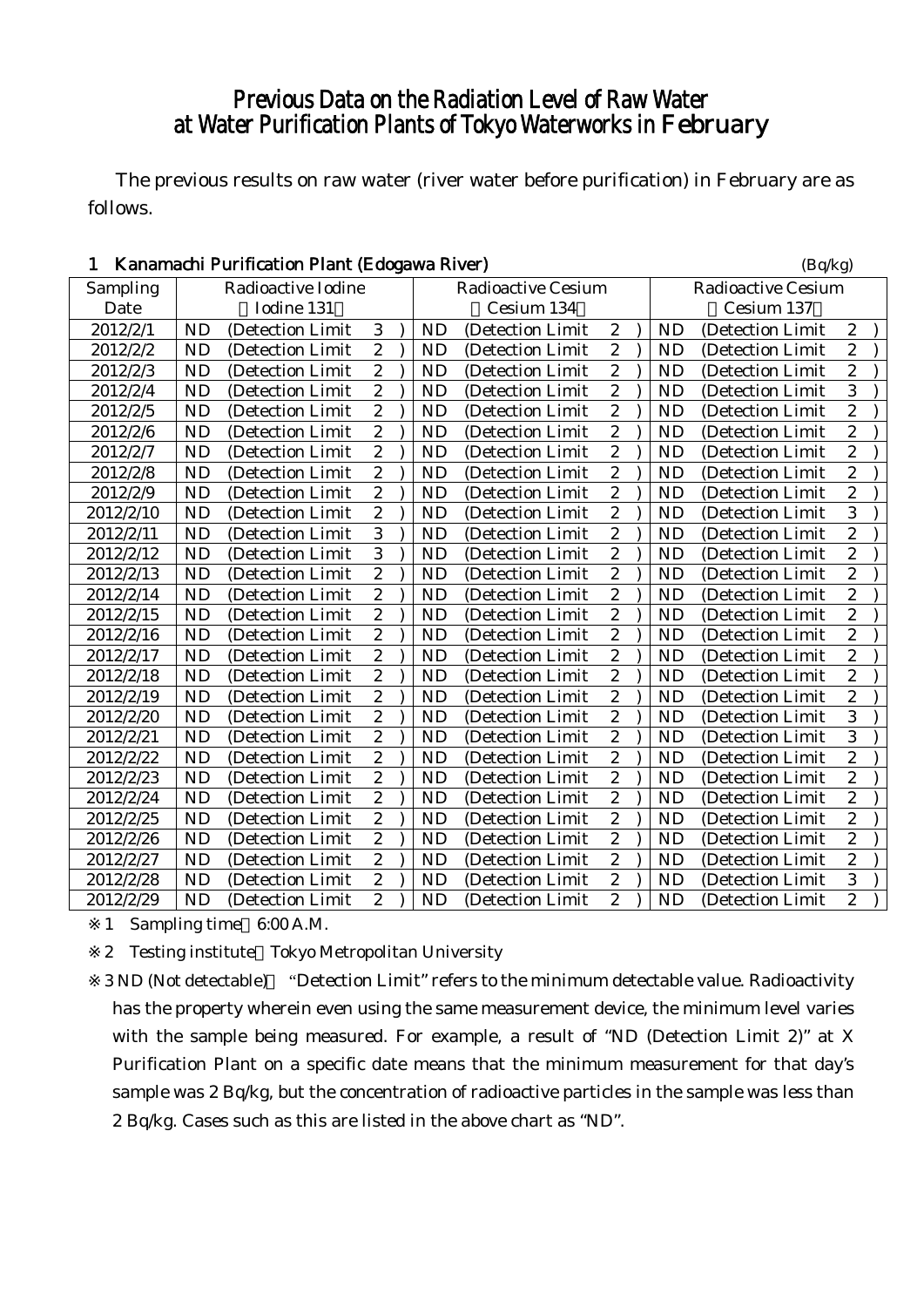| 2 Asaka Purification Plant (Arakawa River) | (Bq/kg) |
|--------------------------------------------|---------|
|                                            |         |

| Sampling  |           | Radioactive Iodine |                  |           | <b>Radioactive Cesium</b> |                  |           | <b>Radioactive Cesium</b> |                  |
|-----------|-----------|--------------------|------------------|-----------|---------------------------|------------------|-----------|---------------------------|------------------|
| Date      |           | Iodine 131         |                  |           | Cesium 134                |                  |           | Cesium 137                |                  |
| 2012/2/1  | <b>ND</b> | (Detection Limit)  | 3                | <b>ND</b> | (Detection Limit)         | $\boldsymbol{2}$ | <b>ND</b> | (Detection Limit)         | $\boldsymbol{2}$ |
| 2012/2/2  | <b>ND</b> | (Detection Limit   | $\mathbf{2}$     | <b>ND</b> | (Detection Limit          | $\boldsymbol{2}$ | <b>ND</b> | (Detection Limit)         | $\overline{c}$   |
| 2012/2/3  | <b>ND</b> | (Detection Limit)  | $\overline{c}$   | <b>ND</b> | (Detection Limit          | $\boldsymbol{2}$ | <b>ND</b> | (Detection Limit          | $\overline{c}$   |
| 2012/2/4  | <b>ND</b> | (Detection Limit   | $\overline{c}$   | <b>ND</b> | (Detection Limit          | $\boldsymbol{2}$ | <b>ND</b> | (Detection Limit          | $\overline{c}$   |
| 2012/2/5  | <b>ND</b> | (Detection Limit   | 3                | <b>ND</b> | (Detection Limit          | $\boldsymbol{2}$ | <b>ND</b> | (Detection Limit          | $\overline{c}$   |
| 2012/2/6  | <b>ND</b> | (Detection Limit)  | $\overline{2}$   | <b>ND</b> | (Detection Limit          | $\boldsymbol{2}$ | <b>ND</b> | (Detection Limit          | 3                |
| 2012/2/7  | <b>ND</b> | (Detection Limit   | $\sqrt{2}$       | <b>ND</b> | (Detection Limit)         | $\boldsymbol{2}$ | <b>ND</b> | (Detection Limit)         | $\overline{c}$   |
| 2012/2/8  | <b>ND</b> | (Detection Limit   | $\boldsymbol{2}$ | <b>ND</b> | (Detection Limit          | $\boldsymbol{2}$ | <b>ND</b> | (Detection Limit          | $\overline{c}$   |
| 2012/2/9  | <b>ND</b> | (Detection Limit   | $\overline{2}$   | ND        | (Detection Limit          | $\overline{2}$   | <b>ND</b> | (Detection Limit          | $\overline{3}$   |
| 2012/2/10 | <b>ND</b> | (Detection Limit   | $\mathbf{2}$     | <b>ND</b> | (Detection Limit          | $\boldsymbol{2}$ | <b>ND</b> | (Detection Limit)         | 3                |
| 2012/2/11 | <b>ND</b> | (Detection Limit)  | $\overline{2}$   | <b>ND</b> | (Detection Limit          | $\boldsymbol{2}$ | <b>ND</b> | (Detection Limit          | 3                |
| 2012/2/12 | <b>ND</b> | (Detection Limit   | $\overline{2}$   | <b>ND</b> | (Detection Limit          | $\overline{2}$   | <b>ND</b> | (Detection Limit)         | $\overline{2}$   |
| 2012/2/13 | <b>ND</b> | (Detection Limit)  | $\boldsymbol{2}$ | <b>ND</b> | (Detection Limit)         | $\boldsymbol{2}$ | <b>ND</b> | (Detection Limit)         | $\overline{c}$   |
| 2012/2/14 | <b>ND</b> | (Detection Limit   | $\overline{2}$   | <b>ND</b> | (Detection Limit          | $\boldsymbol{2}$ | <b>ND</b> | (Detection Limit          | $\overline{c}$   |
| 2012/2/15 | <b>ND</b> | (Detection Limit   | $\overline{3}$   | <b>ND</b> | (Detection Limit          | $\overline{c}$   | <b>ND</b> | (Detection Limit)         | $\overline{2}$   |
| 2012/2/16 | <b>ND</b> | (Detection Limit   | $\boldsymbol{2}$ | ND        | (Detection Limit          | $\boldsymbol{2}$ | <b>ND</b> | (Detection Limit          | 3                |
| 2012/2/17 | <b>ND</b> | (Detection Limit   | $\overline{c}$   | <b>ND</b> | (Detection Limit          | $\boldsymbol{2}$ | <b>ND</b> | (Detection Limit          | $\overline{c}$   |
| 2012/2/18 | <b>ND</b> | (Detection Limit)  | $\overline{2}$   | <b>ND</b> | (Detection Limit          | $\overline{2}$   | <b>ND</b> | (Detection Limit)         | $\overline{c}$   |
| 2012/2/19 | <b>ND</b> | (Detection Limit   | $\overline{2}$   | <b>ND</b> | (Detection Limit          | $\boldsymbol{2}$ | <b>ND</b> | (Detection Limit          | $\overline{c}$   |
| 2012/2/20 | <b>ND</b> | (Detection Limit   | $\overline{2}$   | <b>ND</b> | (Detection Limit          | $\overline{2}$   | <b>ND</b> | (Detection Limit          | $\overline{3}$   |
| 2012/2/21 | <b>ND</b> | (Detection Limit)  | $\mathbf{2}$     | <b>ND</b> | (Detection Limit)         | $\boldsymbol{2}$ | <b>ND</b> | (Detection Limit)         | $\overline{c}$   |
| 2012/2/22 | <b>ND</b> | (Detection Limit   | $\overline{3}$   | <b>ND</b> | (Detection Limit          | $\overline{2}$   | <b>ND</b> | (Detection Limit          | $\overline{c}$   |
| 2012/2/23 | <b>ND</b> | (Detection Limit)  | $\overline{2}$   | <b>ND</b> | (Detection Limit          | $\boldsymbol{2}$ | <b>ND</b> | (Detection Limit)         | 3                |
| 2012/2/24 | <b>ND</b> | (Detection Limit   | $\overline{3}$   | <b>ND</b> | (Detection Limit          | $\boldsymbol{2}$ | <b>ND</b> | (Detection Limit          | 3                |
| 2012/2/25 | <b>ND</b> | (Detection Limit   | $\overline{2}$   | <b>ND</b> | (Detection Limit)         | $\boldsymbol{2}$ | <b>ND</b> | (Detection Limit)         | $\overline{c}$   |
| 2012/2/26 | <b>ND</b> | (Detection Limit)  | $\mathbf{2}$     | <b>ND</b> | (Detection Limit)         | $\boldsymbol{2}$ | <b>ND</b> | (Detection Limit)         | $\overline{c}$   |
| 2012/2/27 | <b>ND</b> | (Detection Limit   | $\overline{2}$   | ND        | (Detection Limit          | $\boldsymbol{2}$ | <b>ND</b> | (Detection Limit          | 3                |
| 2012/2/28 | <b>ND</b> | (Detection Limit   | $\mathbf{2}$     | <b>ND</b> | (Detection Limit          | $\boldsymbol{2}$ | <b>ND</b> | (Detection Limit          | 3                |
| 2012/2/29 | <b>ND</b> | (Detection Limit)  | $\overline{c}$   | ND        | (Detection Limit)         | $\overline{c}$   | <b>ND</b> | (Detection Limit          | $\overline{c}$   |

2 Testing institute Tokyo Metropolitan University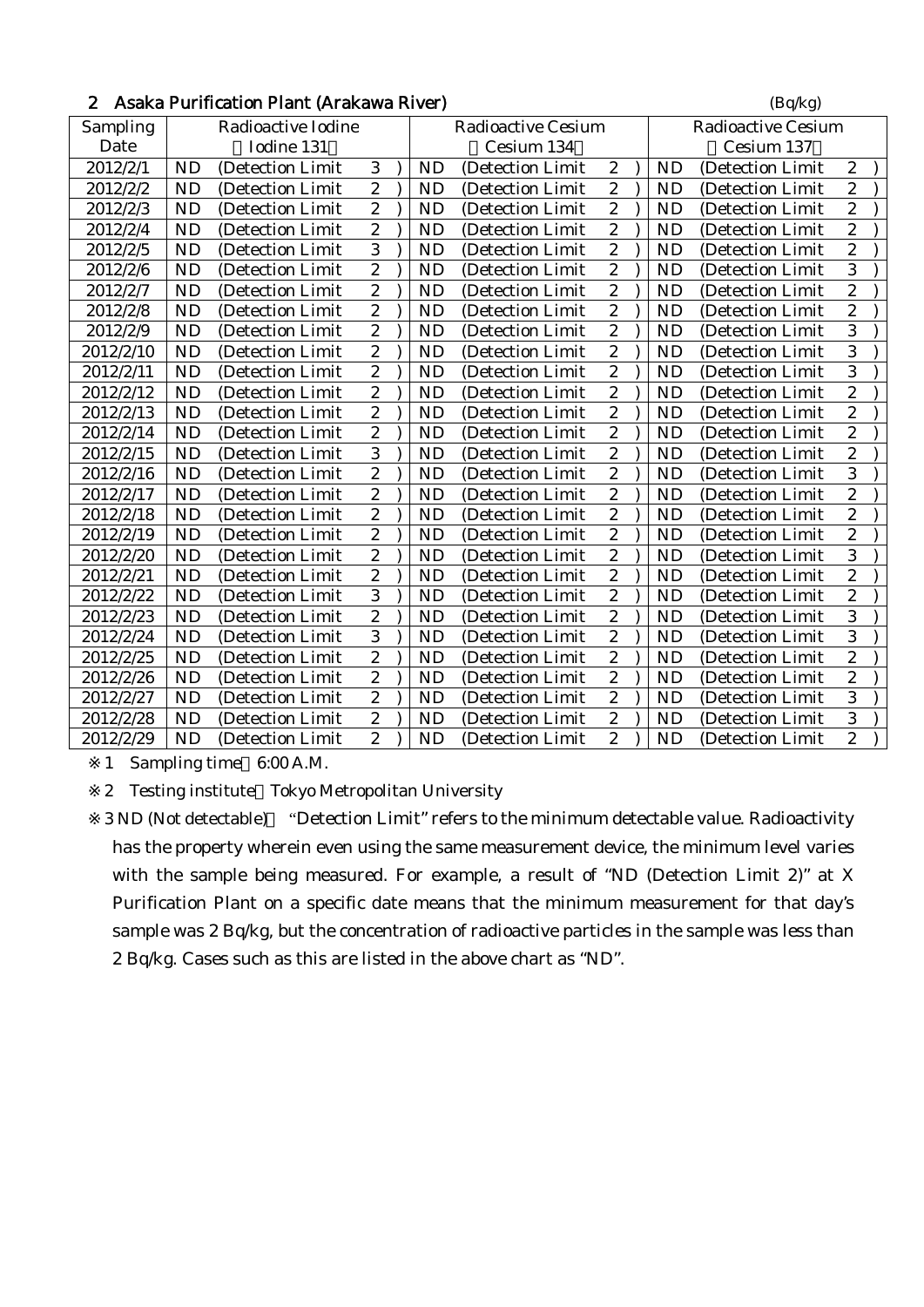| 3         | Ozaku Purification Plant (Tamagawa River) |                    |                  |  |           |                           |                  |  |           |                           |                  |
|-----------|-------------------------------------------|--------------------|------------------|--|-----------|---------------------------|------------------|--|-----------|---------------------------|------------------|
| Sampling  |                                           | Radioactive Iodine |                  |  |           | <b>Radioactive Cesium</b> |                  |  |           | <b>Radioactive Cesium</b> |                  |
| Date      |                                           | Iodine 131         |                  |  |           | Cesium 134                |                  |  |           | Cesium 137                |                  |
| 2012/2/1  | <b>ND</b>                                 | (Detection Limit   | $\boldsymbol{2}$ |  | <b>ND</b> | (Detection Limit          | $\boldsymbol{2}$ |  | <b>ND</b> | (Detection Limit          | $\boldsymbol{2}$ |
| 2012/2/2  | <b>ND</b>                                 | (Detection Limit   | $\overline{c}$   |  | <b>ND</b> | (Detection Limit          | $\overline{c}$   |  | <b>ND</b> | (Detection Limit          | $\overline{c}$   |
| 2012/2/3  | <b>ND</b>                                 | (Detection Limit   | $\overline{2}$   |  | <b>ND</b> | (Detection Limit          | $\overline{c}$   |  | ND        | (Detection Limit          | $\overline{c}$   |
| 2012/2/4  | <b>ND</b>                                 | (Detection Limit   | $\boldsymbol{2}$ |  | <b>ND</b> | (Detection Limit          | $\sqrt{2}$       |  | <b>ND</b> | (Detection Limit          | $\overline{c}$   |
| 2012/2/5  | <b>ND</b>                                 | (Detection Limit   | $\overline{c}$   |  | <b>ND</b> | (Detection Limit          | $\overline{c}$   |  | <b>ND</b> | (Detection Limit          | $\overline{c}$   |
| 2012/2/6  | <b>ND</b>                                 | (Detection Limit   | $\overline{2}$   |  | <b>ND</b> | (Detection Limit          | $\boldsymbol{2}$ |  | <b>ND</b> | (Detection Limit          | $\overline{c}$   |
| 2012/2/7  | <b>ND</b>                                 | (Detection Limit   | $\boldsymbol{2}$ |  | <b>ND</b> | (Detection Limit          | $\sqrt{2}$       |  | <b>ND</b> | (Detection Limit          | $\overline{c}$   |
| 2012/2/8  | <b>ND</b>                                 | (Detection Limit   | $\overline{c}$   |  | <b>ND</b> | (Detection Limit)         | $\overline{c}$   |  | <b>ND</b> | (Detection Limit          | 3                |
| 2012/2/9  | <b>ND</b>                                 | (Detection Limit   | $\overline{3}$   |  | <b>ND</b> | (Detection Limit          | $\overline{2}$   |  | <b>ND</b> | (Detection Limit          | $\overline{2}$   |
| 2012/2/10 | <b>ND</b>                                 | (Detection Limit   | $\boldsymbol{2}$ |  | <b>ND</b> | (Detection Limit          | $\sqrt{2}$       |  | <b>ND</b> | (Detection Limit          | $\overline{c}$   |
| 2012/2/11 | <b>ND</b>                                 | (Detection Limit   | $\overline{c}$   |  | <b>ND</b> | (Detection Limit          | $\overline{c}$   |  | <b>ND</b> | (Detection Limit          | $\overline{2}$   |
| 2012/2/12 | <b>ND</b>                                 | (Detection Limit   | $\overline{2}$   |  | <b>ND</b> | (Detection Limit          | $\overline{2}$   |  | <b>ND</b> | (Detection Limit          | $\overline{2}$   |
| 2012/2/13 | <b>ND</b>                                 | (Detection Limit   | $\boldsymbol{2}$ |  | <b>ND</b> | (Detection Limit          | $\boldsymbol{2}$ |  | <b>ND</b> | (Detection Limit          | $\overline{c}$   |
| 2012/2/14 | <b>ND</b>                                 | (Detection Limit   | $\overline{c}$   |  | <b>ND</b> | (Detection Limit)         | $\overline{c}$   |  | <b>ND</b> | (Detection Limit          | $\overline{2}$   |
| 2012/2/15 | <b>ND</b>                                 | (Detection Limit   | $\overline{2}$   |  | <b>ND</b> | (Detection Limit          | $\overline{2}$   |  | <b>ND</b> | (Detection Limit          | $\overline{2}$   |
| 2012/2/16 | <b>ND</b>                                 | (Detection Limit   | $\boldsymbol{2}$ |  | <b>ND</b> | (Detection Limit          | $\boldsymbol{2}$ |  | <b>ND</b> | (Detection Limit          | 3                |
| 2012/2/17 | <b>ND</b>                                 | (Detection Limit   | $\overline{c}$   |  | <b>ND</b> | (Detection Limit          | $\overline{c}$   |  | <b>ND</b> | (Detection Limit          | $\overline{2}$   |
| 2012/2/18 | <b>ND</b>                                 | (Detection Limit   | $\overline{c}$   |  | <b>ND</b> | (Detection Limit          | $\boldsymbol{2}$ |  | <b>ND</b> | (Detection Limit          | $\overline{c}$   |
| 2012/2/19 | <b>ND</b>                                 | (Detection Limit   | $\boldsymbol{2}$ |  | <b>ND</b> | (Detection Limit          | $\boldsymbol{2}$ |  | <b>ND</b> | (Detection Limit          | 3                |
| 2012/2/20 | <b>ND</b>                                 | (Detection Limit   | $\overline{c}$   |  | <b>ND</b> | (Detection Limit          | $\overline{c}$   |  | <b>ND</b> | (Detection Limit          | $\overline{2}$   |
| 2012/2/21 | <b>ND</b>                                 | (Detection Limit   | $\overline{c}$   |  | <b>ND</b> | (Detection Limit          | $\boldsymbol{2}$ |  | <b>ND</b> | (Detection Limit          | $\overline{c}$   |
| 2012/2/22 | <b>ND</b>                                 | (Detection Limit   | $\boldsymbol{2}$ |  | <b>ND</b> | (Detection Limit          | $\boldsymbol{2}$ |  | <b>ND</b> | (Detection Limit          | $\overline{c}$   |
| 2012/2/23 | <b>ND</b>                                 | (Detection Limit   | $\overline{c}$   |  | <b>ND</b> | (Detection Limit          | $\overline{c}$   |  | <b>ND</b> | (Detection Limit          | $\overline{c}$   |
| 2012/2/24 | <b>ND</b>                                 | (Detection Limit   | $\overline{2}$   |  | <b>ND</b> | (Detection Limit          | $\overline{c}$   |  | <b>ND</b> | (Detection Limit          | $\overline{c}$   |
| 2012/2/25 | <b>ND</b>                                 | (Detection Limit)  | $\boldsymbol{2}$ |  | <b>ND</b> | (Detection Limit)         | $\boldsymbol{2}$ |  | <b>ND</b> | (Detection Limit)         | $\overline{c}$   |
| 2012/2/26 | <b>ND</b>                                 | (Detection Limit   | $\boldsymbol{2}$ |  | <b>ND</b> | (Detection Limit          | $\boldsymbol{2}$ |  | <b>ND</b> | (Detection Limit          | $\overline{c}$   |
| 2012/2/27 | <b>ND</b>                                 | (Detection Limit   | $\overline{3}$   |  | <b>ND</b> | (Detection Limit          | $\overline{2}$   |  | <b>ND</b> | (Detection Limit          | $\overline{2}$   |
| 2012/2/28 | <b>ND</b>                                 | (Detection Limit)  | $\boldsymbol{2}$ |  | <b>ND</b> | (Detection Limit          | $\boldsymbol{2}$ |  | <b>ND</b> | (Detection Limit          | 3                |
| 2012/2/29 | <b>ND</b>                                 | (Detection Limit   | $\overline{c}$   |  | <b>ND</b> | (Detection Limit          | $\overline{c}$   |  | <b>ND</b> | (Detection Limit          | $\overline{c}$   |

2 Testing institute Tokyo Metropolitan University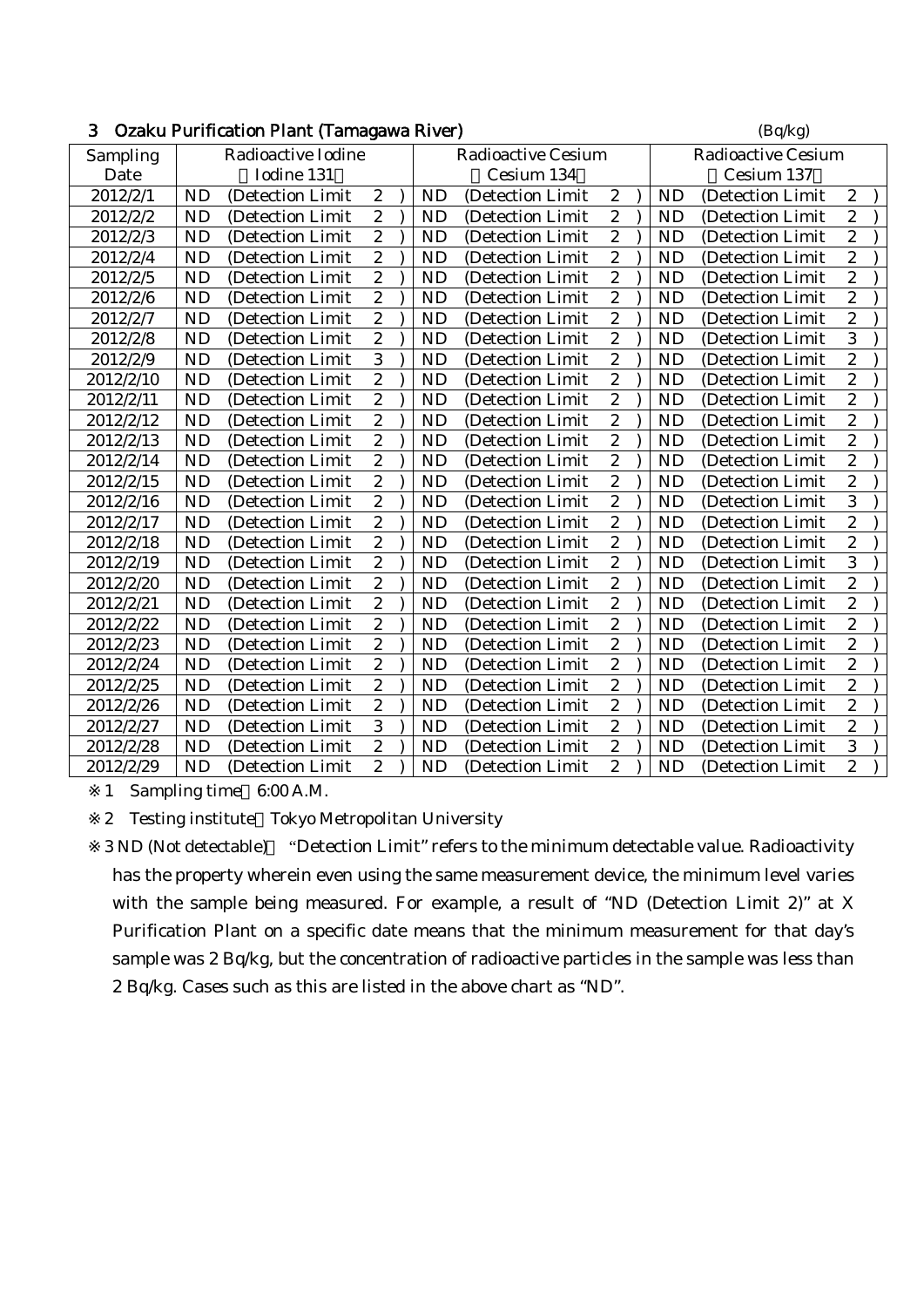| + Trigashi-murayama I urmanon Fianc I (Arawa Kivel, Tamagawa Kivel)<br>$(\mathbf{D}\mathbf{y} \mathbf{R})$ |                    |                   |                  |  |           |                           |                         |  |           |                           |                  |
|------------------------------------------------------------------------------------------------------------|--------------------|-------------------|------------------|--|-----------|---------------------------|-------------------------|--|-----------|---------------------------|------------------|
| Sampling                                                                                                   | Radioactive Iodine |                   |                  |  |           | <b>Radioactive Cesium</b> |                         |  |           | <b>Radioactive Cesium</b> |                  |
| Date                                                                                                       |                    | Iodine 131        |                  |  |           | Cesium 134                |                         |  |           | Cesium 137                |                  |
| 2012/2/1                                                                                                   | <b>ND</b>          | (Detection Limit  | $\boldsymbol{2}$ |  | <b>ND</b> | (Detection Limit          | $\boldsymbol{2}$        |  | <b>ND</b> | (Detection Limit          | $\boldsymbol{2}$ |
| 2012/2/2                                                                                                   | <b>ND</b>          | (Detection Limit  | $\overline{c}$   |  | <b>ND</b> | (Detection Limit          | $\overline{c}$          |  | <b>ND</b> | (Detection Limit          | $\overline{c}$   |
| 2012/2/3                                                                                                   | <b>ND</b>          | (Detection Limit) | $\boldsymbol{2}$ |  | <b>ND</b> | (Detection Limit          | $\boldsymbol{2}$        |  | <b>ND</b> | (Detection Limit)         | $\overline{c}$   |
| 2012/2/4                                                                                                   | <b>ND</b>          | (Detection Limit  | $\boldsymbol{2}$ |  | <b>ND</b> | (Detection Limit          | $\boldsymbol{2}$        |  | <b>ND</b> | (Detection Limit          | $\boldsymbol{2}$ |
| 2012/2/5                                                                                                   | <b>ND</b>          | (Detection Limit) | $\boldsymbol{2}$ |  | <b>ND</b> | (Detection Limit          | $\overline{\mathbf{c}}$ |  | <b>ND</b> | (Detection Limit          | $\overline{c}$   |
| 2012/2/6                                                                                                   | <b>ND</b>          | (Detection Limit  | $\overline{2}$   |  | <b>ND</b> | (Detection Limit          | $\overline{2}$          |  | <b>ND</b> | (Detection Limit          | $\overline{3}$   |
| 2012/2/7                                                                                                   | <b>ND</b>          | (Detection Limit  | $\overline{c}$   |  | <b>ND</b> | (Detection Limit          | $\overline{c}$          |  | <b>ND</b> | (Detection Limit          | $\overline{c}$   |
| 2012/2/8                                                                                                   | <b>ND</b>          | (Detection Limit  | $\overline{c}$   |  | <b>ND</b> | (Detection Limit          | $\overline{c}$          |  | <b>ND</b> | (Detection Limit          | $\overline{c}$   |
| 2012/2/9                                                                                                   | <b>ND</b>          | (Detection Limit) | $\boldsymbol{2}$ |  | <b>ND</b> | (Detection Limit          | $\boldsymbol{2}$        |  | <b>ND</b> | (Detection Limit          | $\overline{c}$   |
| 2012/2/10                                                                                                  | <b>ND</b>          | (Detection Limit  | $\overline{2}$   |  | <b>ND</b> | (Detection Limit          | $\overline{c}$          |  | <b>ND</b> | (Detection Limit          | $\overline{c}$   |
| 2012/2/11                                                                                                  | <b>ND</b>          | (Detection Limit  | $\boldsymbol{2}$ |  | <b>ND</b> | (Detection Limit          | $\boldsymbol{2}$        |  | <b>ND</b> | (Detection Limit          | 3                |
| 2012/2/12                                                                                                  | <b>ND</b>          | (Detection Limit  | $\boldsymbol{2}$ |  | <b>ND</b> | (Detection Limit          | $\boldsymbol{2}$        |  | <b>ND</b> | (Detection Limit          | $\overline{c}$   |
| 2012/2/13                                                                                                  | <b>ND</b>          | (Detection Limit  | $\boldsymbol{2}$ |  | <b>ND</b> | (Detection Limit          | $\overline{c}$          |  | <b>ND</b> | (Detection Limit          | $\overline{c}$   |
| 2012/2/14                                                                                                  | <b>ND</b>          | (Detection Limit) | $\boldsymbol{2}$ |  | <b>ND</b> | (Detection Limit)         | $\boldsymbol{2}$        |  | <b>ND</b> | (Detection Limit)         | $\overline{c}$   |
| 2012/2/15                                                                                                  | <b>ND</b>          | (Detection Limit  | $\overline{2}$   |  | <b>ND</b> | (Detection Limit          | $\overline{c}$          |  | <b>ND</b> | (Detection Limit          | 3                |
| 2012/2/16                                                                                                  | <b>ND</b>          | (Detection Limit) | $\overline{c}$   |  | <b>ND</b> | (Detection Limit          | $\sqrt{2}$              |  | <b>ND</b> | (Detection Limit          | $\overline{2}$   |
| 2012/2/17                                                                                                  | <b>ND</b>          | (Detection Limit  | $\overline{c}$   |  | <b>ND</b> | (Detection Limit          | $\overline{c}$          |  | <b>ND</b> | (Detection Limit          | $\overline{c}$   |
| 2012/2/18                                                                                                  | <b>ND</b>          | (Detection Limit  | $\overline{c}$   |  | <b>ND</b> | (Detection Limit          | $\overline{c}$          |  | <b>ND</b> | (Detection Limit          | $\overline{c}$   |
| 2012/2/19                                                                                                  | <b>ND</b>          | (Detection Limit  | $\boldsymbol{2}$ |  | <b>ND</b> | (Detection Limit)         | $\sqrt{2}$              |  | <b>ND</b> | (Detection Limit          | $\boldsymbol{2}$ |
| 2012/2/20                                                                                                  | <b>ND</b>          | (Detection Limit) | $\boldsymbol{2}$ |  | <b>ND</b> | (Detection Limit          | $\boldsymbol{2}$        |  | <b>ND</b> | (Detection Limit          | 3                |
| 2012/2/21                                                                                                  | <b>ND</b>          | (Detection Limit  | $\overline{c}$   |  | <b>ND</b> | (Detection Limit          | $\overline{c}$          |  | <b>ND</b> | (Detection Limit          | $\overline{3}$   |
| 2012/2/22                                                                                                  | <b>ND</b>          | (Detection Limit  | $\boldsymbol{2}$ |  | <b>ND</b> | (Detection Limit          | $\boldsymbol{2}$        |  | <b>ND</b> | (Detection Limit          | $\overline{2}$   |
| 2012/2/23                                                                                                  | <b>ND</b>          | (Detection Limit  | $\boldsymbol{2}$ |  | <b>ND</b> | (Detection Limit          | $\sqrt{2}$              |  | <b>ND</b> | (Detection Limit          | $\overline{c}$   |
| 2012/2/24                                                                                                  | <b>ND</b>          | (Detection Limit) | $\overline{c}$   |  | <b>ND</b> | (Detection Limit          | $\boldsymbol{2}$        |  | <b>ND</b> | (Detection Limit          | $\overline{2}$   |
| 2012/2/25                                                                                                  | <b>ND</b>          | (Detection Limit  | $\boldsymbol{2}$ |  | <b>ND</b> | (Detection Limit          | $\overline{c}$          |  | <b>ND</b> | (Detection Limit          | $\overline{c}$   |
| 2012/2/26                                                                                                  | <b>ND</b>          | (Detection Limit  | $\sqrt{2}$       |  | <b>ND</b> | (Detection Limit          | $\sqrt{2}$              |  | <b>ND</b> | (Detection Limit          | 3                |
| 2012/2/27                                                                                                  | <b>ND</b>          | (Detection Limit  | $\overline{2}$   |  | <b>ND</b> | (Detection Limit          | $\overline{2}$          |  | <b>ND</b> | (Detection Limit          | $\overline{3}$   |
| 2012/2/28                                                                                                  | <b>ND</b>          | (Detection Limit) | $\boldsymbol{2}$ |  | <b>ND</b> | (Detection Limit          | $\boldsymbol{2}$        |  | <b>ND</b> | (Detection Limit          | $\overline{c}$   |
| 2012/2/29                                                                                                  | <b>ND</b>          | (Detection Limit  | $\overline{c}$   |  | <b>ND</b> | (Detection Limit)         | $\overline{c}$          |  | <b>ND</b> | (Detection Limit          | $\overline{c}$   |

 $\mathbf{H}$ igashi-murayama Purification Plant-1 (Arakawa River, Tamagawa River) (Ba/kg)

2 Testing institute Tokyo Metropolitan University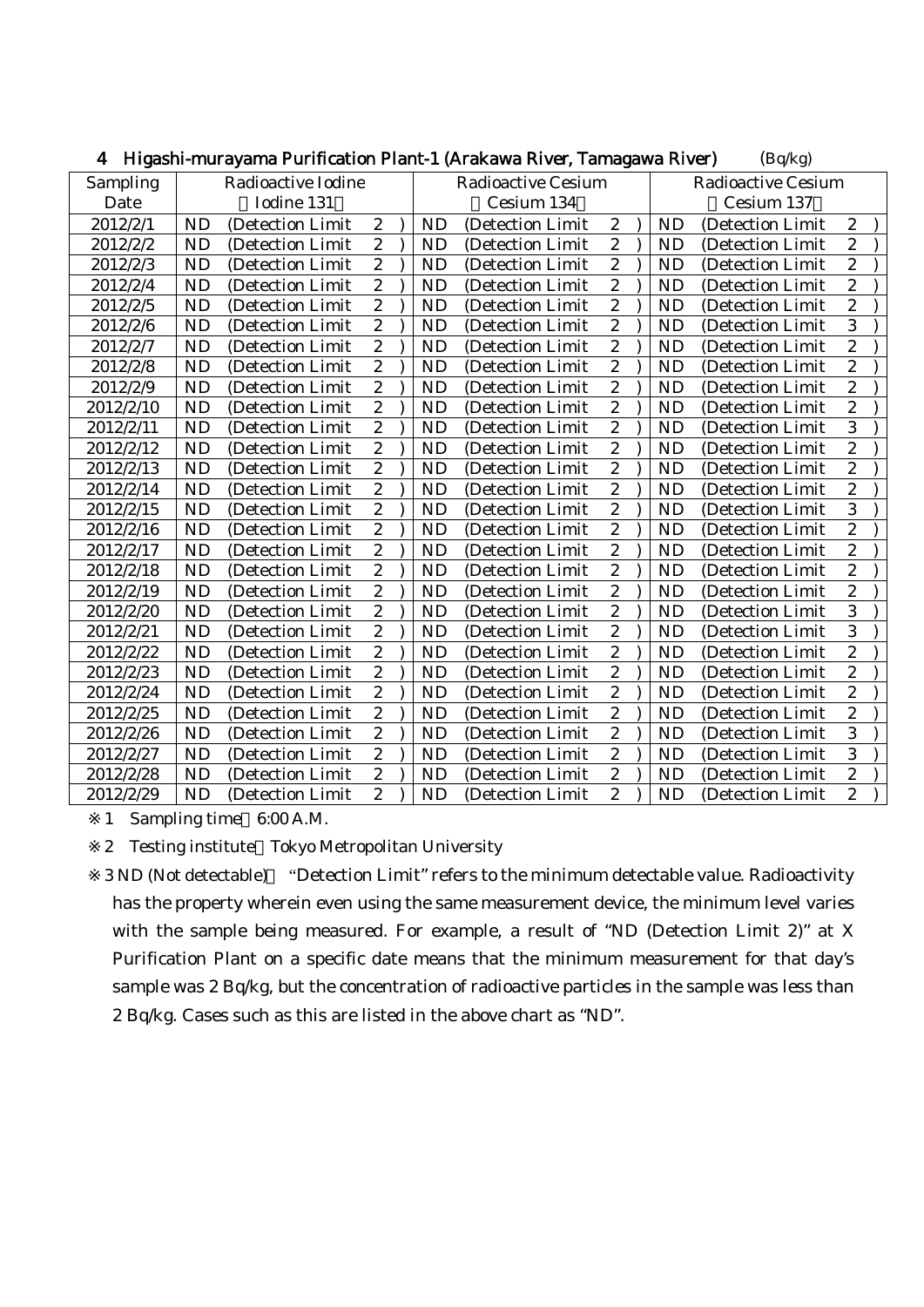| Higashi-murayama Purification Plant-2 (Tamagawa River)<br>5<br>(Bq/kg) |           |                    |                         |  |           |                           |                  |                           |           |                   |                  |  |
|------------------------------------------------------------------------|-----------|--------------------|-------------------------|--|-----------|---------------------------|------------------|---------------------------|-----------|-------------------|------------------|--|
| Sampling                                                               |           | Radioactive Iodine |                         |  |           | <b>Radioactive Cesium</b> |                  | <b>Radioactive Cesium</b> |           |                   |                  |  |
| Date                                                                   |           | Iodine 131         |                         |  |           | Cesium 134                |                  |                           |           | Cesium 137        |                  |  |
| 2012/2/1                                                               | <b>ND</b> | (Detection Limit   | $\sqrt{2}$              |  | <b>ND</b> | (Detection Limit          | $\boldsymbol{2}$ |                           | <b>ND</b> | (Detection Limit  | $\boldsymbol{2}$ |  |
| 2012/2/2                                                               | <b>ND</b> | (Detection Limit   | $\overline{c}$          |  | <b>ND</b> | (Detection Limit)         | $\overline{c}$   |                           | <b>ND</b> | (Detection Limit  | $\overline{2}$   |  |
| 2012/2/3                                                               | <b>ND</b> | (Detection Limit)  | $\overline{c}$          |  | <b>ND</b> | (Detection Limit)         | $\overline{c}$   |                           | <b>ND</b> | (Detection Limit) | $\overline{2}$   |  |
| 2012/2/4                                                               | <b>ND</b> | (Detection Limit   | $\boldsymbol{2}$        |  | <b>ND</b> | (Detection Limit          | $\boldsymbol{2}$ |                           | <b>ND</b> | (Detection Limit  | $\boldsymbol{2}$ |  |
| 2012/2/5                                                               | <b>ND</b> | (Detection Limit   | $\overline{c}$          |  | <b>ND</b> | (Detection Limit          | $\overline{c}$   |                           | <b>ND</b> | (Detection Limit  | $\overline{c}$   |  |
| 2012/2/6                                                               | <b>ND</b> | (Detection Limit)  | $\overline{c}$          |  | <b>ND</b> | (Detection Limit          | $\boldsymbol{2}$ |                           | <b>ND</b> | (Detection Limit  | $\overline{c}$   |  |
| 2012/2/7                                                               | <b>ND</b> | (Detection Limit)  | $\sqrt{2}$              |  | <b>ND</b> | (Detection Limit          | $\sqrt{2}$       |                           | <b>ND</b> | (Detection Limit  | $\overline{c}$   |  |
| 2012/2/8                                                               | <b>ND</b> | (Detection Limit   | $\overline{c}$          |  | <b>ND</b> | (Detection Limit)         | $\overline{c}$   |                           | <b>ND</b> | (Detection Limit  | $\overline{c}$   |  |
| 2012/2/9                                                               | <b>ND</b> | (Detection Limit   | $\overline{c}$          |  | <b>ND</b> | (Detection Limit          | $\boldsymbol{2}$ |                           | <b>ND</b> | (Detection Limit  | 3                |  |
| 2012/2/10                                                              | <b>ND</b> | (Detection Limit   | $\boldsymbol{2}$        |  | <b>ND</b> | (Detection Limit          | $\sqrt{2}$       |                           | <b>ND</b> | (Detection Limit  | $\overline{c}$   |  |
| 2012/2/11                                                              | <b>ND</b> | (Detection Limit   | $\overline{c}$          |  | <b>ND</b> | (Detection Limit          | $\overline{c}$   |                           | <b>ND</b> | (Detection Limit  | $\overline{c}$   |  |
| 2012/2/12                                                              | <b>ND</b> | (Detection Limit)  | $\overline{c}$          |  | <b>ND</b> | (Detection Limit          | $\overline{c}$   |                           | <b>ND</b> | (Detection Limit  | $\overline{c}$   |  |
| 2012/2/13                                                              | <b>ND</b> | (Detection Limit)  | $\boldsymbol{2}$        |  | <b>ND</b> | (Detection Limit)         | $\boldsymbol{2}$ |                           | <b>ND</b> | (Detection Limit  | $\overline{c}$   |  |
| 2012/2/14                                                              | <b>ND</b> | (Detection Limit   | $\overline{c}$          |  | <b>ND</b> | (Detection Limit          | $\overline{c}$   |                           | <b>ND</b> | (Detection Limit  | $\overline{c}$   |  |
| 2012/2/15                                                              | <b>ND</b> | (Detection Limit   | 3                       |  | <b>ND</b> | (Detection Limit          | $\overline{c}$   |                           | <b>ND</b> | (Detection Limit  | $\overline{c}$   |  |
| 2012/2/16                                                              | <b>ND</b> | (Detection Limit   | $\boldsymbol{2}$        |  | <b>ND</b> | (Detection Limit          | $\boldsymbol{2}$ |                           | <b>ND</b> | (Detection Limit  | $\overline{c}$   |  |
| 2012/2/17                                                              | <b>ND</b> | (Detection Limit   | $\overline{c}$          |  | <b>ND</b> | (Detection Limit)         | $\overline{c}$   |                           | <b>ND</b> | (Detection Limit  | $\overline{c}$   |  |
| 2012/2/18                                                              | <b>ND</b> | (Detection Limit   | $\overline{c}$          |  | <b>ND</b> | (Detection Limit          | $\boldsymbol{2}$ |                           | <b>ND</b> | (Detection Limit  | $\overline{c}$   |  |
| 2012/2/19                                                              | <b>ND</b> | (Detection Limit   | $\boldsymbol{2}$        |  | <b>ND</b> | (Detection Limit          | $\boldsymbol{2}$ |                           | <b>ND</b> | (Detection Limit  | 3                |  |
| 2012/2/20                                                              | <b>ND</b> | (Detection Limit   | $\overline{c}$          |  | <b>ND</b> | (Detection Limit          | $\overline{2}$   |                           | <b>ND</b> | (Detection Limit  | $\overline{c}$   |  |
| 2012/2/21                                                              | <b>ND</b> | (Detection Limit   | $\overline{2}$          |  | <b>ND</b> | (Detection Limit          | $\boldsymbol{2}$ |                           | <b>ND</b> | (Detection Limit  | $\overline{c}$   |  |
| 2012/2/22                                                              | <b>ND</b> | (Detection Limit)  | $\overline{c}$          |  | <b>ND</b> | (Detection Limit          | $\boldsymbol{2}$ |                           | <b>ND</b> | (Detection Limit  | $\overline{c}$   |  |
| 2012/2/23                                                              | <b>ND</b> | (Detection Limit   | $\boldsymbol{2}$        |  | <b>ND</b> | (Detection Limit)         | $\sqrt{2}$       |                           | <b>ND</b> | (Detection Limit) | $\overline{c}$   |  |
| 2012/2/24                                                              | <b>ND</b> | (Detection Limit   | $\overline{c}$          |  | <b>ND</b> | (Detection Limit          | $\overline{c}$   |                           | <b>ND</b> | (Detection Limit  | $\overline{c}$   |  |
| 2012/2/25                                                              | <b>ND</b> | (Detection Limit)  | $\overline{\mathbf{c}}$ |  | <b>ND</b> | (Detection Limit          | $\overline{c}$   |                           | <b>ND</b> | (Detection Limit  | 3                |  |
| 2012/2/26                                                              | <b>ND</b> | (Detection Limit   | $\boldsymbol{2}$        |  | <b>ND</b> | (Detection Limit          | $\boldsymbol{2}$ |                           | <b>ND</b> | (Detection Limit  | $\overline{c}$   |  |
| 2012/2/27                                                              | <b>ND</b> | (Detection Limit   | $\overline{2}$          |  | <b>ND</b> | (Detection Limit          | $\overline{2}$   |                           | <b>ND</b> | (Detection Limit  | $\overline{c}$   |  |
| 2012/2/28                                                              | <b>ND</b> | (Detection Limit)  | $\boldsymbol{2}$        |  | <b>ND</b> | (Detection Limit          | $\boldsymbol{2}$ |                           | <b>ND</b> | (Detection Limit  | $\overline{c}$   |  |
| 2012/2/29                                                              | <b>ND</b> | (Detection Limit   | $\overline{2}$          |  | <b>ND</b> | (Detection Limit          | $\overline{c}$   |                           | <b>ND</b> | (Detection Limit  | $\overline{c}$   |  |

2 Testing institute Tokyo Metropolitan University